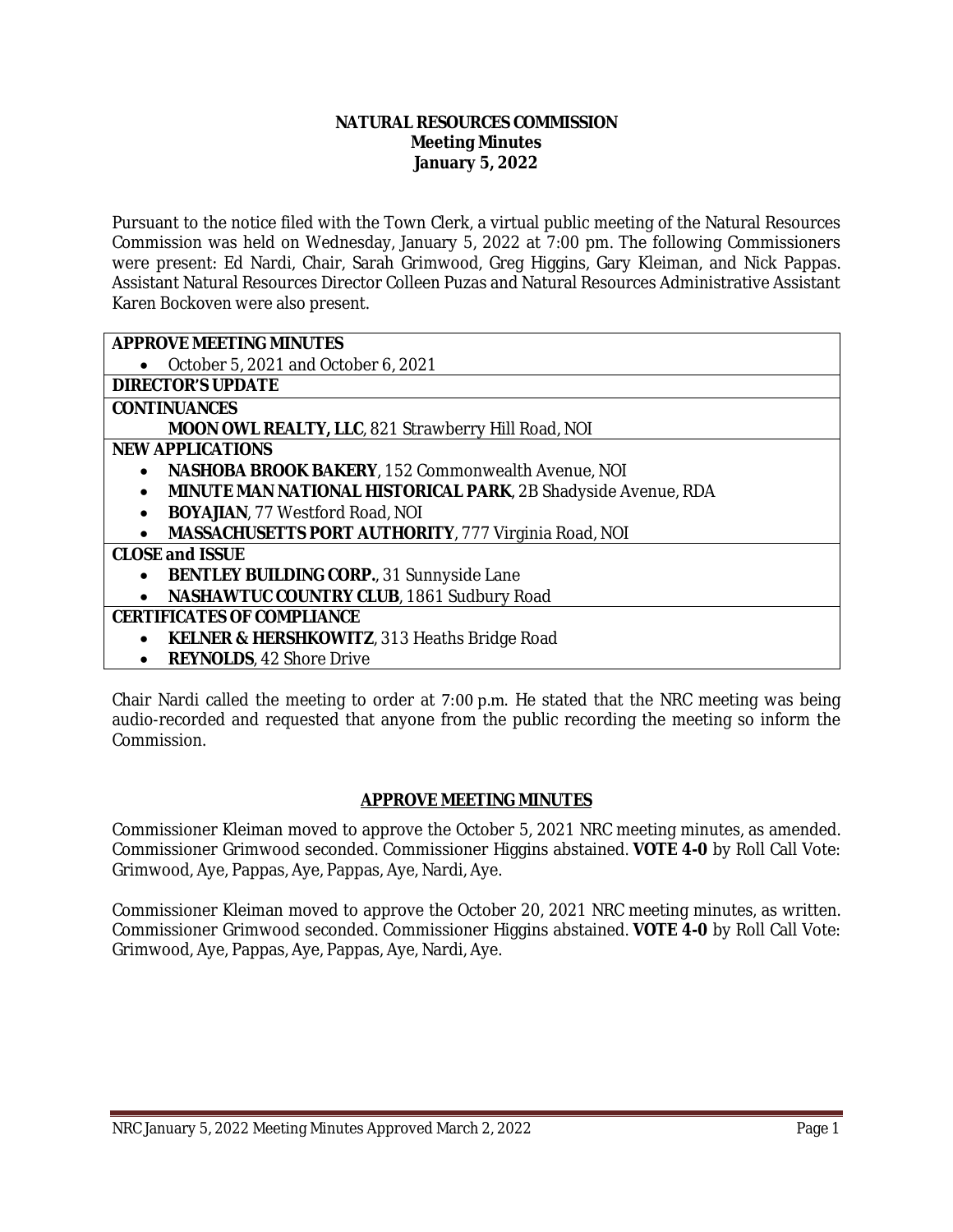## **CONTINUANCES**

## **Notice of Intent, Moon Owl Realty, LLC, 821 Strawberry Hill Road, DEP File #137-1580**

Chair Nardi reopened the hearing seeking approval to construct a single-family dwelling, deck, associated driveway, and sewage disposal system within the 100-foot Buffer Zone to Bordering Vegetated Wetlands.

List of plans and documents discussed at this meeting:

• Sewage Disposal Plan prepared by Stamski and McNary, Inc. revised December 22, 2021.

Molly Obendorf of Stamski and McNary attended tonight's meeting. Ms. Obendorf said the last meeting for this project was discussed on November 17<sup>th</sup>. At that time, the Commission still had a few concerns with the plan and the location for the house, driveway, and septic system. A site visit was held on November 23<sup>rd</sup>. Ms. Obendorf said they evaluated the site and came up with a few alternatives for reorienting the house, driveway, and septic system. The driveway was relocated to the northern side. This change pulled the work away from the southern property line. The limit of work remains the same. However, the impervious area (driveway) slightly increased. Mitigation for this increase has been provided. The new option saved a few existing trees. Ms. Obendorf said they updated the impervious table and infiltration trench calculations for both the driveway and house. The number of plantings have been updated. As requested, they have also revised their plan to provide a tree protection detail to specify wire fencing attached with metal stakes at a maximum of 10 feet apart. They provided correspondence from Tennessee Gas.

Chair Nardi thanked the homeowner for the site visit. The new plan is better and addresses concerns of flow onto the adjacent property. Chair Nardi asked if the 12-foot wide driveway could be narrowed. Ms. Obendorf replied that a typical driveway is 12 feet wide. She believes it is the appropriate size for this project and the driveway is outside the BZ. Any runoff that comes off the driveway will go into an infiltration trench.

Commissioner Grimwood commented that it was good to see an improved plan. Commissioner Kleiman agreed. He said having an alternative analysis was helpful. He requested that an operation and maintenance plan for the infiltration trenches be provided. Ms. Obendorf will provide a plan. Commissioner Higgins asked if the Building Department would require. Assistant Director Puzas replied said it would be helpful to make sure all runoff is captured.

There were no public comments.

The Applicant agreed to continue the hearing until January 19, 2022 to allow additional information to be provided.

## **NEW APPLICATIONS**

## **Notice of Intent, Nashoba Brook Bakery, LLC, 152 Commonwealth Avenue, DEP File #137-1587**

Chair Nardi opened the hearing seeking approval to remove and rebuild an existing concrete walkway and install new water and sewer connections within Bordering Land Subject to Flooding, the 200-foot Riverfront Area to the Nashoba Brook, and the 100-foot Buffer Zone to Bank and Bordering Vegetated Wetlands.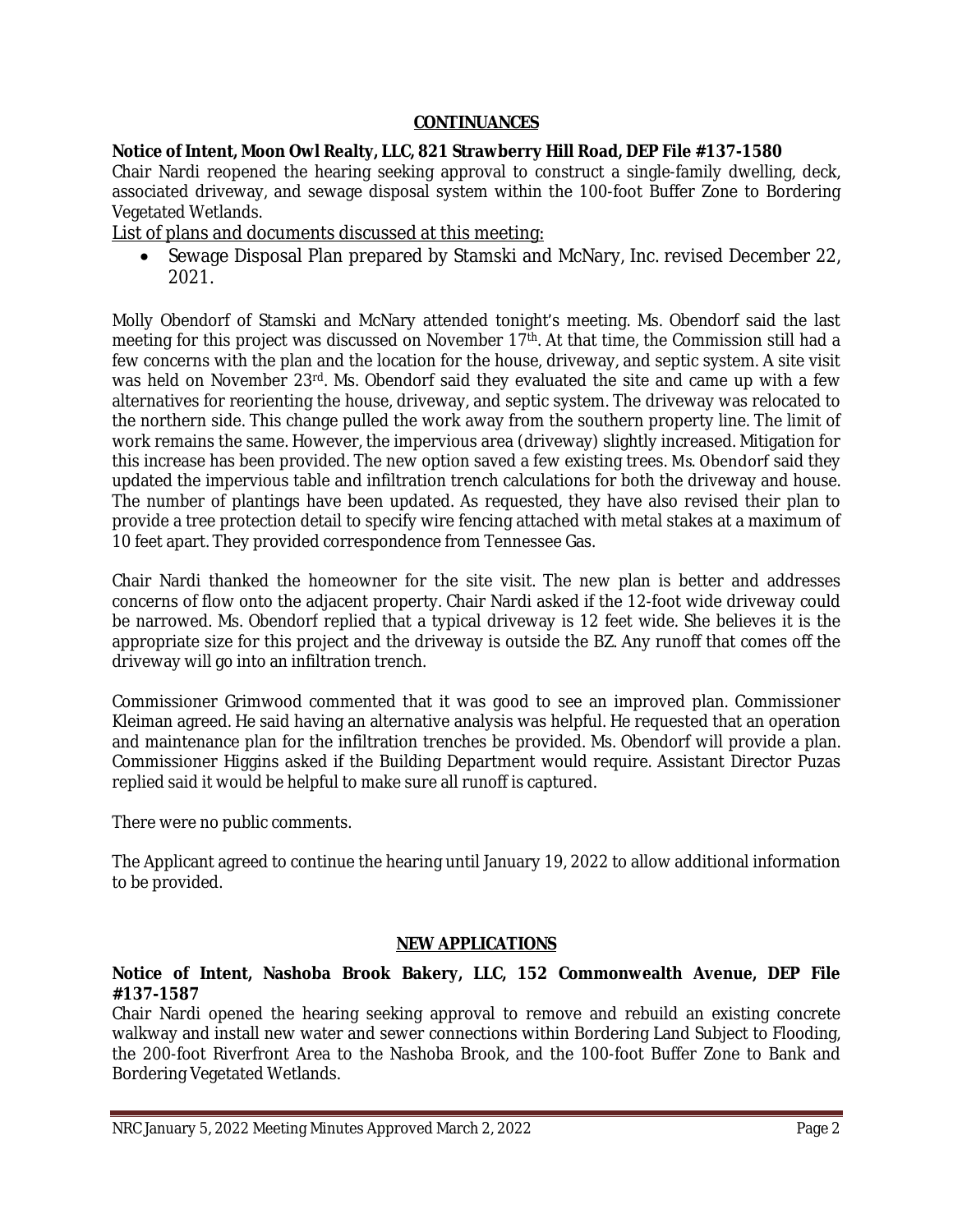List of plans and documents discussed at this meeting:

- Notice of Intent Application; and
- Site Plan prepared by Stamski and McNary, Inc. dated November 17, 2021.

Molly Obendorf of Stamski and McNary attended tonight's meeting. Ms. Obendorf said there is an existing walkway that the bakery would like to replace. The walkway is paved right up to the bank of Nashoba Brook. The property is also within Bordering Land Subject to Flooding (BLSF). Between the walkway and bank, there is a wall and some fencing. In addition, there are three columns/bollards in the middle of the walkway. They believe putting in a strip of vegetation between the walkway and edge of bank will be helpful. Currently, there is a fence and wood wall. Ms. Obendorf said there are trash dumpsters at the back of the property they would like to enclose. She informed the Commission that the bakery is doing some internal updates because they are expanding their business. The bakery currently experiences an occasional sewage backup. To correct this problem, trenching will be done to install new underground water and sewer pipes. Underground piping work is to be located at the front of the property which is within the outer 200-foot Riverfront Area. The work is temporary and is all within existing paved surfaces. Overall, the project will reduce impervious areas.

Chair Nardi asked if the 2-foot-wide planting strip was for the entire length of the sidewalk replacement. Ms. Obendorf confirmed that was correct. She noted only the portion of the walkway that is in poor condition will be replaced. She said they will be providing compensatory storage. She explained that some fill (7 cubic yards) is needed to level out the walkway.

Commissioner Kleiman asked if people will still be able to walk around the building at the end of the repair area. Ms. Obendorf confirmed that was correct.

Chair Nardi asked if the dumpsters could be shifted so they are outside the 25-foot NDZ. Ms. Obendorf said the area where the dumpsters are located is already paved. The rest of the paved areas are for customer parking.

Suzanne Spinney of 270 Fiske Street, Carlisle said she is working with Nashoba Brook Bakery owner John Gates. She explained that the site is tight and moving the dumpsters would require a full site review. They will be installing screening around the dumpsters. If they try to move the dumpsters it would be a substantial process. Commissioner Pappas said he has some experience in the food industry. He said the best location for a dumpster is the closest place where food is being delivered and trash going out. He believes the current location is best.

Assistant Director Puzas said a waiver for work within the 25-foot NDZ needs to be submitted. Also details about the dumpsters needs to be noted on plan. She requested that the cut and fill volume areas be differentiated on the plan to. She also requested a chart showing the different elevations. Ms. Obendorf said it is a little different in this situation because it is all within one contour. She said there is a table is on plan showing the fill and cut volume and the net volume that is being provided by the compensatory storage. They could shade the walkway and vegetated areas on the plan. Ms. Obendorf will try to provide a more robust chart. Assistant Director Puzas said that would be helpful.

There were no public comments.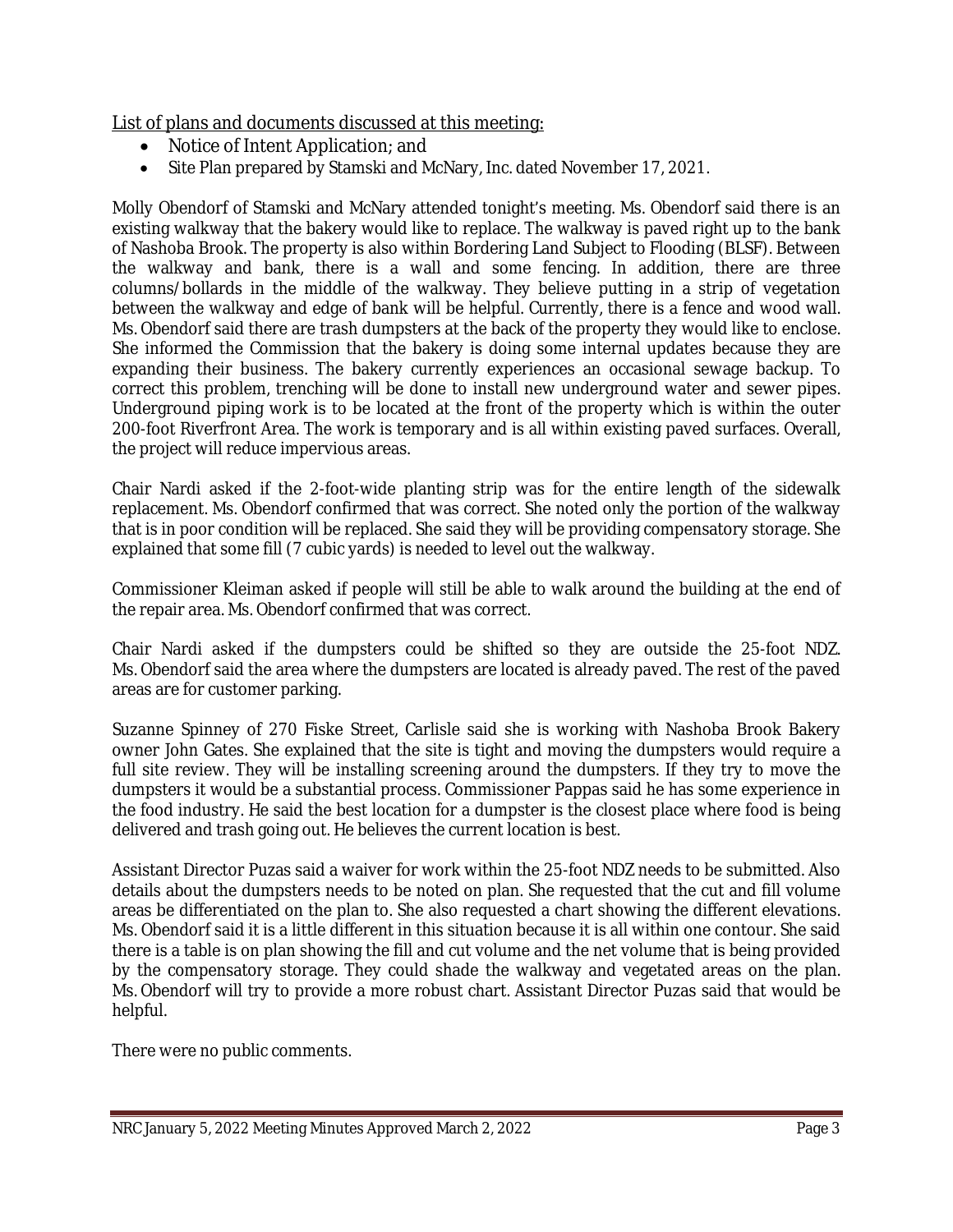The Applicant agreed to continue the hearing until January 19, 2022 to allow additional information to be provided.

## **Request for Determination of Applicability, Minute Man National Historical Park, 2B Shadyside Avenue, RDA File #21-32**

Chair Nardi opened the meeting seeking approval to reroute the Battle Road Trail within the 100-foot Buffer Zone to Bordering Vegetated Wetlands.

List of plans and documents discussed at this meeting:

- Request for Determination of Applicability; and
- New Trail Segment Battle Road Trail Plan prepared by United States Department of the Interior dated December 13, 2021.

Margaret Coffin Brown of Minute Man National Historical Park attended tonight's meeting. Ms. Brown explained that the battle road trail is approximately five miles which extends from Lexington to Concord. The current alignment of the trail swings out onto the edge of Lexington Road. Lexington Road is dangerous because of speeding vehicles. Sometimes vehicles even pull off onto the trail. The intent of the project is to move the trail away from Lexington Road in order to provide a safer downhill route to the boardwalk. Ms. Brown explained when rerouted a portion of the trail will encroach into the 100-foot BZ on 2B Shadyside Avenue.

Ms. Brown said as part of the project they would like to cut some understory to have better sight lines. They would also like to clear bittersweet off an existing stonewall. The bittersweet covers the stonewall and grows up a nearby telephone pole. Commissioner Kleiman asked if an invasives management plan has been submitted to ensure the invasives will not grow back. Ms. Brown replied that they have an overall invasives management plan for the entire park. She explained that they have funding for maintenance of the stonewall. She said they will continue to treat with the cut and dab method to prevent growth. There is a lot of poison ivy not only in this location but throughout the entire park. They treat the poison ivy in places where it is a potential risk to visitors.

Ms. Brown informed the Commission that staff has requested five native trees be planted as mitigation for the five trees they want to remove. Assistant Director Puzas asked that the location of replacement trees be provided prior to starting work.

Commissioner Kleiman asked if the stone dust path would be permeable. Ms. Brown replied they will be using a product called organic block which binds the decomposed granite/gravel.

Commissioner Kleiman asked why the trail is not completely outside the 100-foot BZ. Ms. Brown said that the reasoning for the proposed crossing was because it provides a natural path with reduced tree cutting and avoids a telephone pole. They believe the stonewall is a good meeting place for people. She noted that across the street there is a substantial grade change.

Chair Nardi and Commissioner Higgins said it would be helpful to demarcate on the plan the 25-foot NDZ, 50-foot NBZ, 100-foot BZ, and to show the nearest point of the new trail section to the wetlands. Ms. Brown will note requested information on plan.

There were no public comments.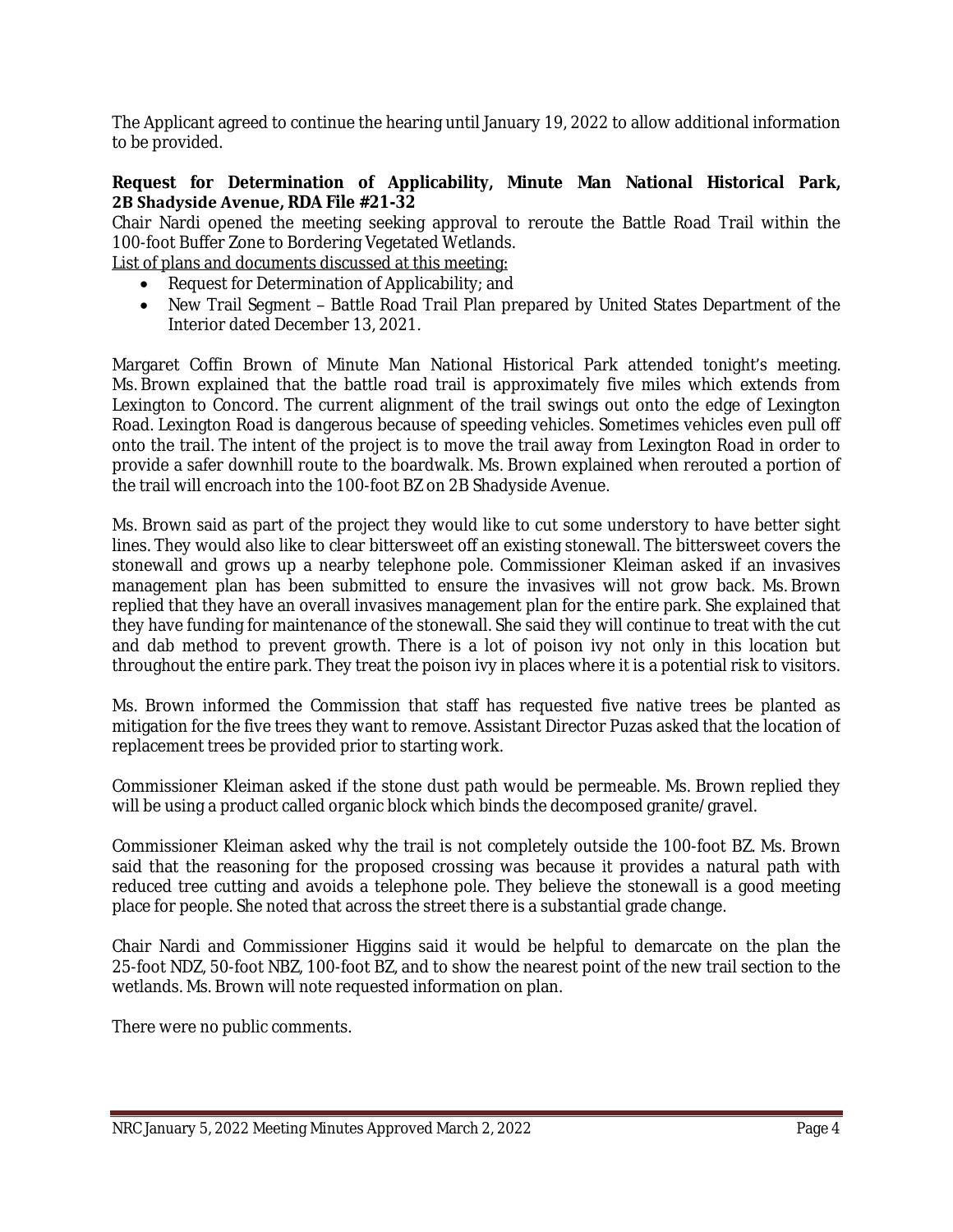Commissioner Higgins moved to issue a Negative Determination of Applicability #3 with the following conditions: 1) A pre-construction site visit shall be held with DNR staff and the Contractor to review erosion controls and limits of work; 2) Stockpiling shall occur outside the 100-foot Buffer Zone; 3) Prior to the pre-construction site visit, the applicant shall provide a figure showing five native trees to be planted within the 100-foot buffer zone; 4) Vegetation and seeds shall be removed from machinery and equipment before and after use; 5) After the project has been completed, the Applicant shall submit a letter to the NRC stating that all work has been conducted in accordance with all conditions of this Determination of Applicability. Any changes from the RDA shall be described. Commissioner Pappas seconded. It was **UNANIMOUSLY VOTED** by roll call vote: Grimwood, Aye, Higgins, Aye, Pappas, Aye, Kleiman, Aye, Nardi, Aye.

# **Notice of Intent, Boyajian, 77 Westford Road, DEP File #137-1588**

Chair Nardi opened the hearing seeking approval to approval to construct an addition off an existing detached garage within the 100-foot Buffer Zone to Bordering Vegetated Wetlands. List of plans and documents discussed at this meeting:

- Notice of Intent Application; and
- Wetland Permitting Plan prepared by Stamski and McNary, Inc. dated December 13, 2021.

Homeowners Alisha and Edward Boyajian, and Nathanial Cataldo of Stamski and McNary attended tonight's meeting. Mr. Cataldo said the homeowners would like to build an addition to an existing garage. A portion of the work is just within the 100-foot BZ (644 s.f). They will be providing 650 s.f. of mitigation. Erosion controls are noted on the plan. Stockpiling will be located outside the 100-foot BZ. No tree clearing is needed.

Chair Nardi noted that staff is requesting an additional tree or shrub be added for mitigation.

Chair Nardi asked if infiltration is being provided for any runoff. Mr. Cataldo replied that water will be caught in a roof gutter and the outfall will have a splash block or rip rap. Chair Nardi said the preference would be not to have a splash block. Mr. Cataldo said they will provide and note on the plan.

Commissioner Pappas said one of the plants being provided as mitigation is not native. Assistant Director Puzas explained that snowberry is not native and should be replaced with a suitable native shrub.

Commissioner Higgins asked if the new addition was for cars. If so, how would a car back out? Mr. Cataldo said given the size of the property (approximately 10 acres) it is probably for lawn/farm equipment. Commissioner Pappas said the location of any doors needs to be shown on a plan. Mr. Boyajian explained that two door openings are on the paved side. A French-style door will be installed on the back side. The doors are meant as an egress for people not vehicles. Commissioner Pappas said a detail on the plan regarding this should be noted on the plan.

Chair Nardi asked how the soil will be prepped for plantings. It would not be good for the plantings to compete with existing turf. Ms. Boyajian replied that they plan to add a thin layer of organic compost. For each plant they will dig a hole and remove enough soil for the root ball and then backfill with compost. She explained that some of the planting area has grass and some is bare soil and weeds. She will use cardboard around the plants if necessary to cover the grass. Assistant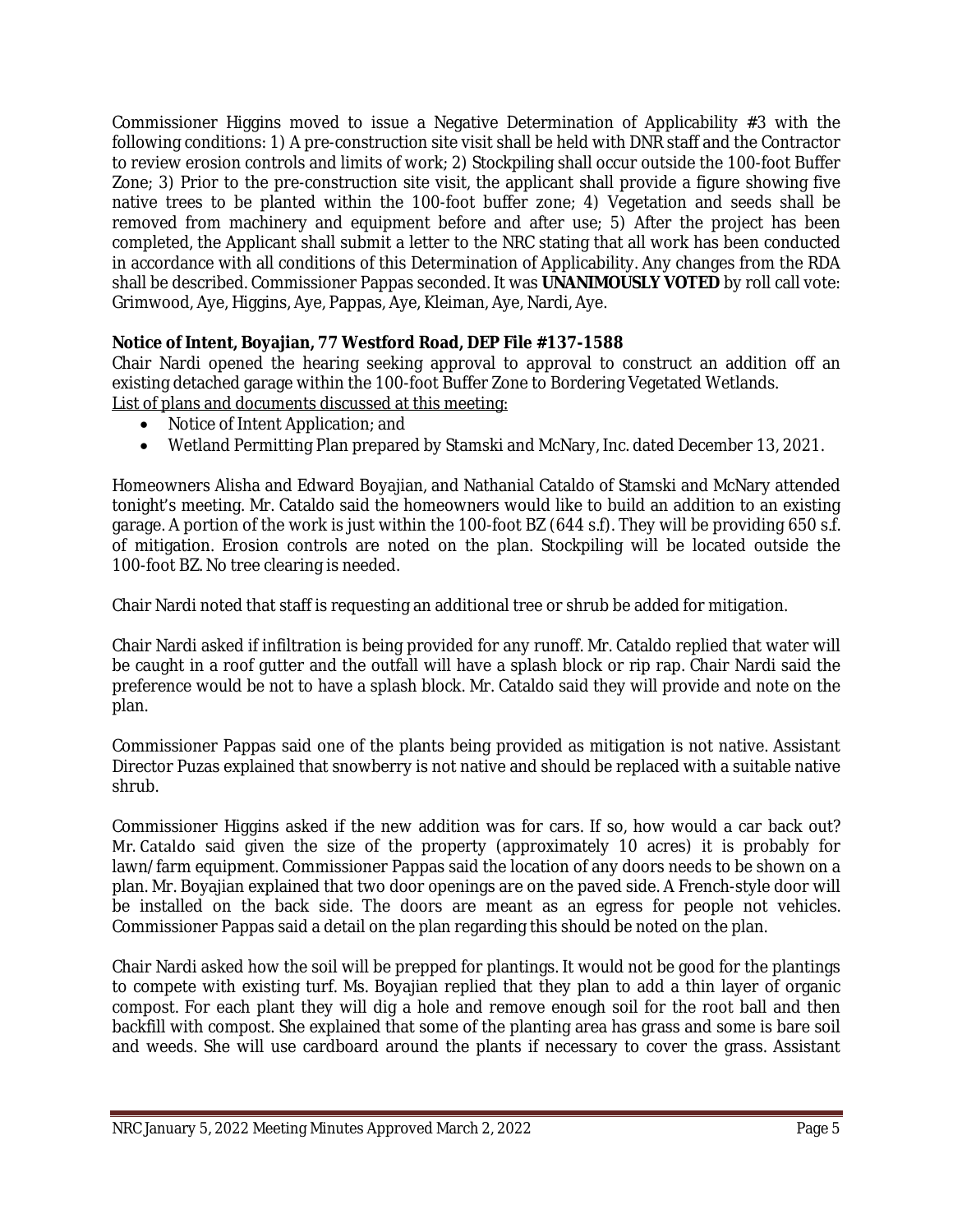Director Puzas asked that they provide that information on the plan and to clarify where they will be using seed mix. Mr. Cataldo said they will update the plan.

There were no public comments.

The Applicant agreed to continue the hearing until January 19, 2022 to allow additional information to be provided.

## **Notice of Intent, Massachusetts Port Authority, 777 Virginia Road, DEP File #137-1589**

Chair Nardi opened the hearing seeking approval to construct and repave a roadway within Bordering Land Subject to Flooding and the 100-foot Buffer Zone to Bordering Vegetated Wetlands. List of plans and documents discussed at this meeting:

- Notice of Intent Application; and
- Regulated Resource Area Plan view prepared by Kleinfelder dated December 14, 2021.

Brad Washburn, Stewart Dalzell, and Kathleen Ledoux of Massport, and Eileen Piskura of Kleinfelder attended tonight's meeting. Mr. Washburn said most of the project is located in Bedford. However, a small portion of the vehicle service roadway is in Concord. The work involves reconstructing a section of the existing service road and constructing a new section. Approximately 300 s.f. of the existing service road will be replaced. He explained that 47 s.f. is for the construction of the new section. Mr. Washburn said a portion of the work is within the floodplain. He explained that the site is already altered. The new roadway section will require very minimal grading. There is no loss of floodplain storage therefore no compensatory storage flood storage is being proposed. He explained that they are required to meet FAA setbacks. Erosion controls will be installed. They have received an approval letter from Natural Heritage.

Chair Nardi said the impact numbers need to be reconciled. The impact numbers on the plan are different from the narrative. Mr. Washburn said they will correct that information.

Commissioner Higgins said there are numerous outstanding permits that need to be closed out. Mr. Washburn said he will follow-up with his office.

There were no public comments.

The Applicant agreed to continue the hearing until January 19, 2022 to allow additional information to be provided.

## **CLOSE AND ISSUE PERMITS**

## **Notice of Intent, Bentley Building Corp., 31 Sunnyside Lane, DEP File #137-1581**

Chair Nardi reopened the hearing seeking approval to demolish the existing dwelling and shed; remove the existing driveway, concrete pavers, and concrete pad; construct a new single-family dwelling, detached garage, and wooden deck; and install a septic system, paved driveway, pervious patio, and irrigation within the 100-foot Buffer Zone to Bordering Vegetated Wetlands.

Commissioner Pappas moved to close the hearing and issue an Order of Conditions for DEP File #137-1581 with Finding A, Standard Conditions 1-20, and Special Conditions 21-58.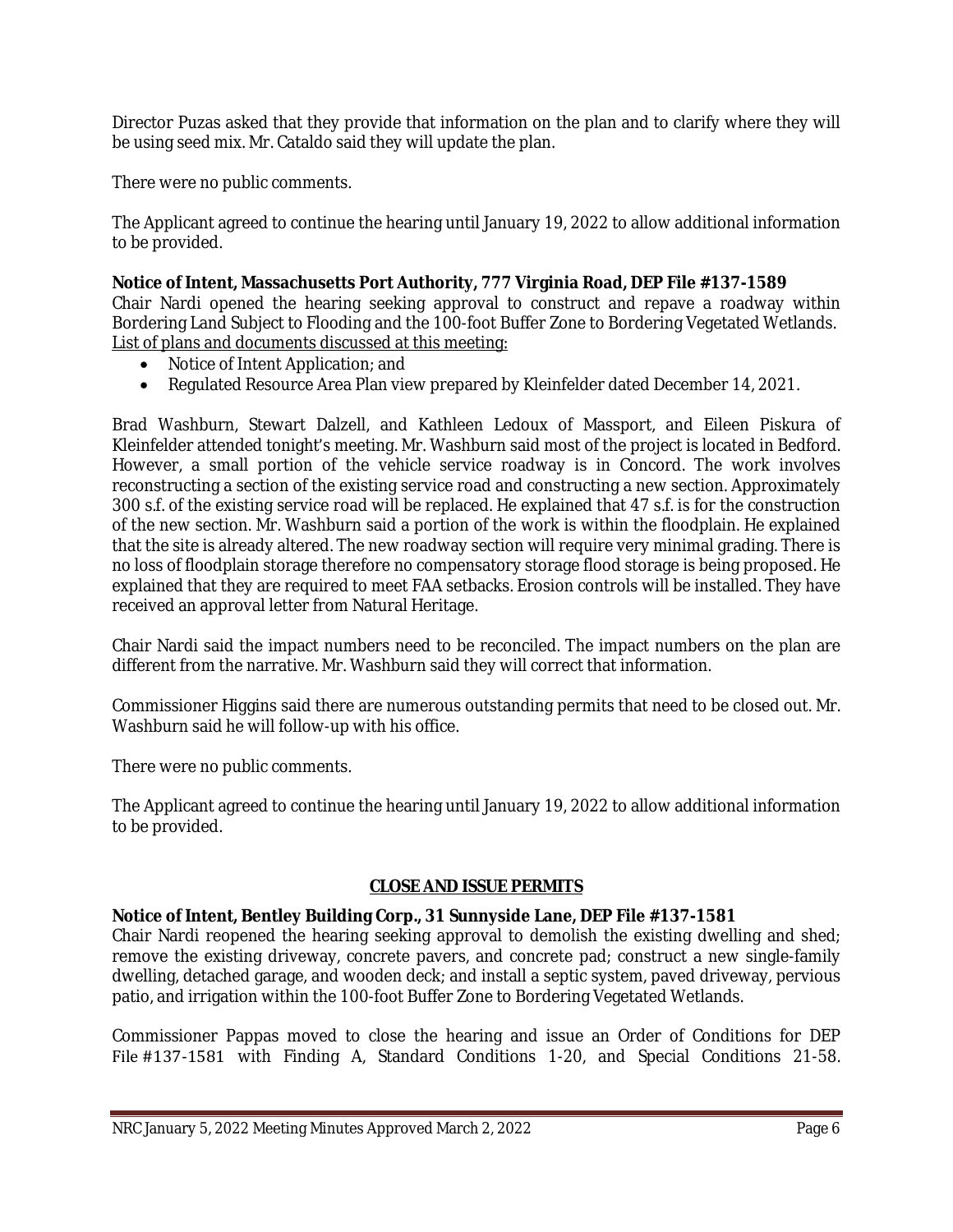Commissioner Grimwood seconded voted. It was **UNANIMOUSLY VOTED** by roll call vote: Grimwood, Aye, Higgins, Aye, Pappas, Aye, Kleiman, Aye, Nardi, Aye.

Mark White of Bentley Building Corp. asked if sprinklers were allowed outside the 50-foot NBZ as shown on their proposed plan. Chair Nardi said as long as they are outside the 50-foot NDZ.

Commissioner Kleiman moved to amend Special Condition #49 to include that sprinklers are allowed outside the 50-foot NBZ. Commissioner Higgins seconded. It was **UNANIMOUSLY VOTED** by roll call vote: Grimwood, Aye, Higgins, Aye, Pappas, Aye, Kleiman, Aye, Nardi, Aye.

## **Notice of Intent, Nashawtuc Country Club, 1861 Sudbury Road, DEP File #137-1586**

Chair Nardi reopened the hearing seeking approval to replace an existing kiddie pool and patio with a new kiddie pool, associated patio, walls, fencing, and landscaping within the 200-foot Riverfront Area to the Sudbury River and within the 100-foot Buffer Zone to Bank and Bordering Vegetated Wetlands.

Commissioner Pappas moved to close the hearing and issue an Order of Conditions for DEP File #137-1586 with Findings A, B, C, and D, Standard Conditions 1-20, and Special Conditions 21-50. Commissioner Grimwood seconded voted. It was **UNANIMOUSLY VOTED** by roll call vote: Grimwood, Aye, Higgins, Aye, Pappas, Aye, Kleiman, Aye, Nardi, Aye.

## **CERTIFICATES OF COMPLIANCE**

## **Kelner and Hershkowitz, 313 Heath's Bridge Road, DEP File #137-1424**

Chair Nardi reopened the hearing seeking approval to construct an addition, replace an existing septic system, remove trees, and conduct invasive species management and install plantings within the 200-foot Riverfront Area to the Sudbury River, Bordering Land Subject to Flooding, and within the 100-foot Buffer Zone to Bank and Bordering Vegetated Wetlands.

Commissioner Higgins moved to issue a Certificate of Compliance for DEP File #137-1424. Commissioner Pappas seconded. It was **UNANIMOUSLY VOTED** by roll call vote: Grimwood, Aye, Higgins, Aye, Pappas, Aye, Kleiman, Aye, Nardi, Aye.

## **Notice of Intent, Reynolds, 42 Shore Drive, DEP File #137-1531**

Chair Nardi reopened the hearing seeking approval to replace the existing dock and stairs within the 100-foot Buffer Zone to Bank and Bordering Vegetated Wetlands.

Assistant Director Puzas informed the Commission that an additional staircase was installed which was not shown on the approved plan. The additional staircase is in the outer Buffer Zone. Chair Nardi said the approved staircase was a replacement in kind for an existing staircase. Commissioner Pappas would like the homeowner to come back to discuss. Commissioner Higgins said the additional unapproved deck needs to be noted on the plan for the record and future reference. The Commission agreed.

Commissioner Higgins moved to adjourn. Commissioner Grimwood seconded. It was **UNANIMOUSLY VOTED** by roll call vote: Grimwood, Aye, Higgins, Aye, Pappas, Aye, Kleiman, Aye, Nardi, Aye.